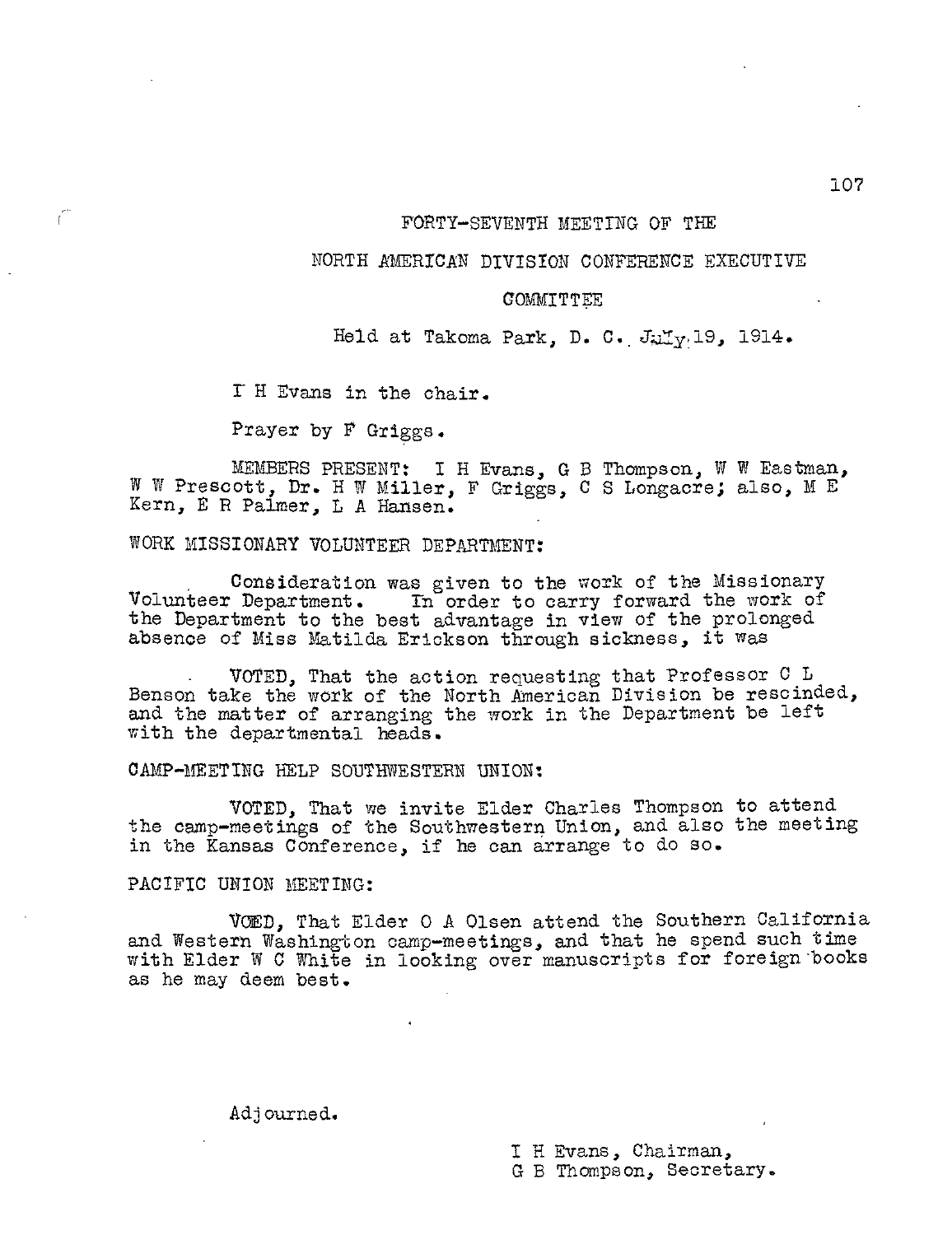### FORTY-EIGHTH MEETING NORTH

AFRICAN DIVISION CONFERENCE EXECUTIVE COMMITTEE

Held in Takoma Park, D. C., July 21, 1914.

\* \* \* \* \*

W T Knox in the chair.

 $\mathcal{L}$ 

Prayer by A R Sandborn.

MEMBERS PRESENT: W T Knox, G B ThomPson, W W Eastman, F W Paap, W W Prescott, 0 S Longacre, F Griggs; also, M E Kern, L A Hansen, J L Shaw, and C L Benson.

SOUTHERN UNION CAMP-MEETING:

The question of providing help for the coming camp-meetings in the Southern Union Conference was taken up,, and after consideration it was

VOTED, That Elder F W Paap-be invited to attend the camp-meetings in the Southern Union Conference.

Adjourned.

 $\sim$   $\sim$   $2$ 

 $\mathcal{O}(\log n)$ 

W T Knox, Chairman, G B Thompson, Secretary.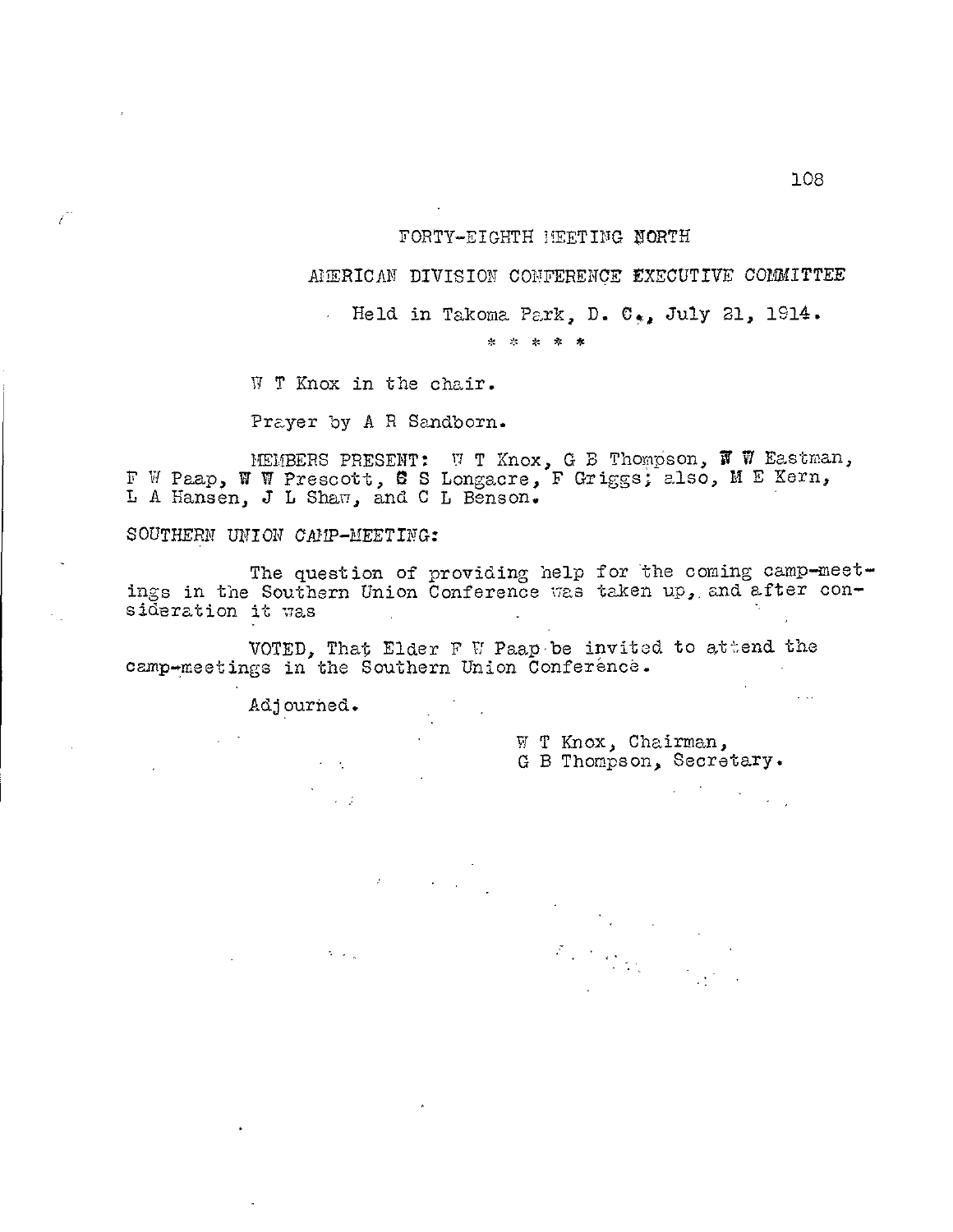### FORTY-NINTH YEETING NORTH

### AMERICAN DIVISION CONFERENCE EXECUTIVE COMMITTEE

Held in Takoma Park, D. C., July 26, 1914.

\* \* \*

I H Evans in the chair.

Prayer by F Griggs.

MEMBERS PRESENT:<br>Wilkinson, W W Eastman, N W B  $H$  W Miller; also, J L Shaw, I I H Evans, W T Knox, F Griggs, B G Prescott, G B Thompson, C S Longacre, M E Kern, T E Bowen, C L Benson.

CAMP-MEETINGS:

The following actions in reference to help for the coming camp-meetings were taken:-

VCED, That F Griggs and C L Benson be invited to attend the camp-meetings in the Lake Union, with the understanding that Professor M E Kern would be substituted in the West Michigan Conference, C L Benson going to Ohio.

VOTED, That J L Shas and H E Kern be invited to attend the camp-meetings in the Columbia Union, Professor C L Benson being substituted in Ohio for Professor H E Kern.

VOTED, That George F. Enoch attend the Southern California and Vestern Washington camp-meetings.

VOTED, That W V Eastman and C S Longacre be invited to attend the camp-meetings in the Southeastern Union Conference.

VOTED, That E R Palmer be invited to attend the remaining camp-meetings in the Atlantic Union.

VOTED, That  $\Pi$  T Knox and G B Thompson attend the campmeetings in the Central Union Conference.

VOTED, That  $\Pi$  A Spicer be invited to attend the campmeetings in the Columbia Union Conference, and such other meetings as he may be able to arrange.

### CREDENTILLS:

Д¥,

VOTED, That Ministerial Credentials be given to F Griggs and F WVPaap.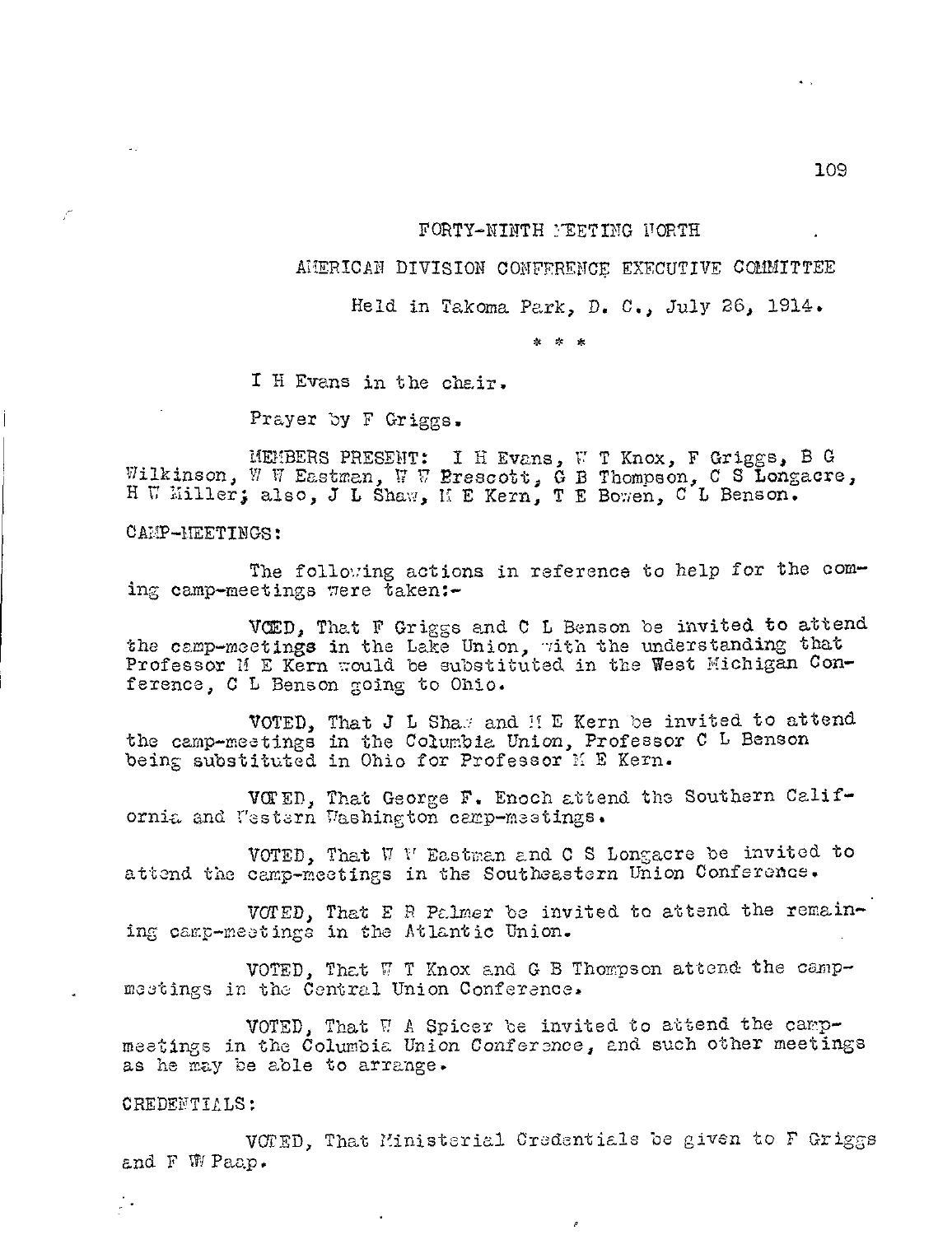# EVANGELISTIC HYMN BOOK:

VOTED, That the request that an evangelistic song book to be gotten out be referred to a committee of five who can give the matter careful investigation, and report at the time of the Fall Council. The following persons were named as said commit The following persons were named as said committee: W T Knox, F Griggs, E R Palmer, W W Prescott, and I H Evans.

# SALARY PROFESSOR SCHILLING:

VOTED, That the request from the German Seminary Board, conveyed through Elder R. A. Under7ood, asking the Forth American  $\text{Division to pay the } \pi$  alary of Elder J. H. Schilling, who has been elected principal of the Clinton Seminary, be referred to the Fall Council.

## MISSIONARY LITERATURE:

VOTED, That we request our Publishing houses to furnish to our tract societies without profit, such tracts as may be used in packages during the missionary campaign, beginning October 1, and that we ask our tract societies to eliminate the usual per cent, on the price of these tracts, and furnish them to our people without profit.

Adjourned.

I H Evans, Chairman, G B Thompson, Secretary.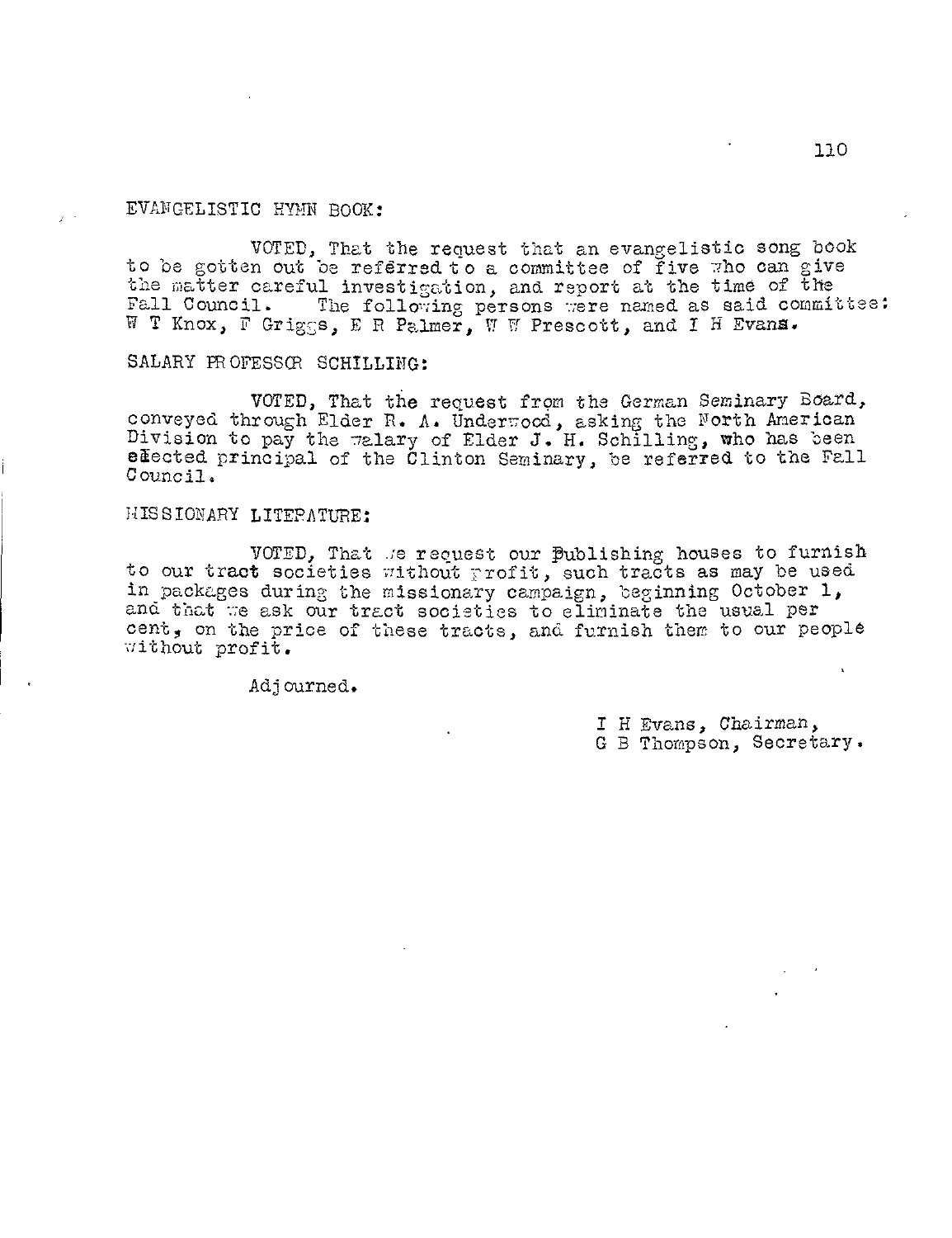### FIFTIETH MEETING NORTH

### AMERICAN DIVISION CONFERENCE EXECUTIVE COMMITTEE

Held in Takoma Park, D. C., July 28,1914.

\* \* \*

I H Evans in the chair.

Prayer by C L Benson.

MEMBERS PRESENT: G B Thompson,  $W$  W Prescott,  $W$  W Eastman, C S Longacre, W T Knox, F Griggs; also C L Benson, and I A Ford.

CAMELGE LITERATURE:

C

In response to the request of the North American Division Conference Executive Committee that our publishing housds furnish tracts without profit for the coming campaign, be- $_{5}$ inning October 1, the Review and Herald submitted a schedule covering some thirty-one tracts, especially selected, to be furnished in ten separate envelopes. The price submitted was as follows:-

|          |  |  |  |  |  |  |  | $\therefore$ .25 |
|----------|--|--|--|--|--|--|--|------------------|
| $4.8808$ |  |  |  |  |  |  |  | $1 - 00$         |
| 25 sets  |  |  |  |  |  |  |  | $5 - 00$         |

East set of these tracts is to be put up in ten envelopes. This gives 472 pages of literature for 25 $\phi$ , or 11,800 for P5.00.

VOTED, That these prices be agreed to and the Scoretary asked to submit our request for cheap tracts and the above schaCule of prices to our other publishing houses for their consideration and cooperation.

# HENDERSON ESTATE:

The Treasurer asked instruction concerning the disposition of funds received from the estate of 7 S Henderson, of Colorado, deceased. The following action was taken :-

WHEREAS notification has been received that, acting under the instruction of the -111 of Brother W S Henderson, deceased, the Colorado Conference Association has placed in our hands the sum of  $[1,000,$  with information that approximately  $\{2,000 \text{ more}\}$ will later on be placed with us, with instruction that this money is to be used by us in the most needy field in the southern part of the United States, but with the provision that it will not be used in repairing old buildings, but for the erection of a new and permanent building, or buildings, and that such building be named after the doner as a monument to his generosity, with the additional